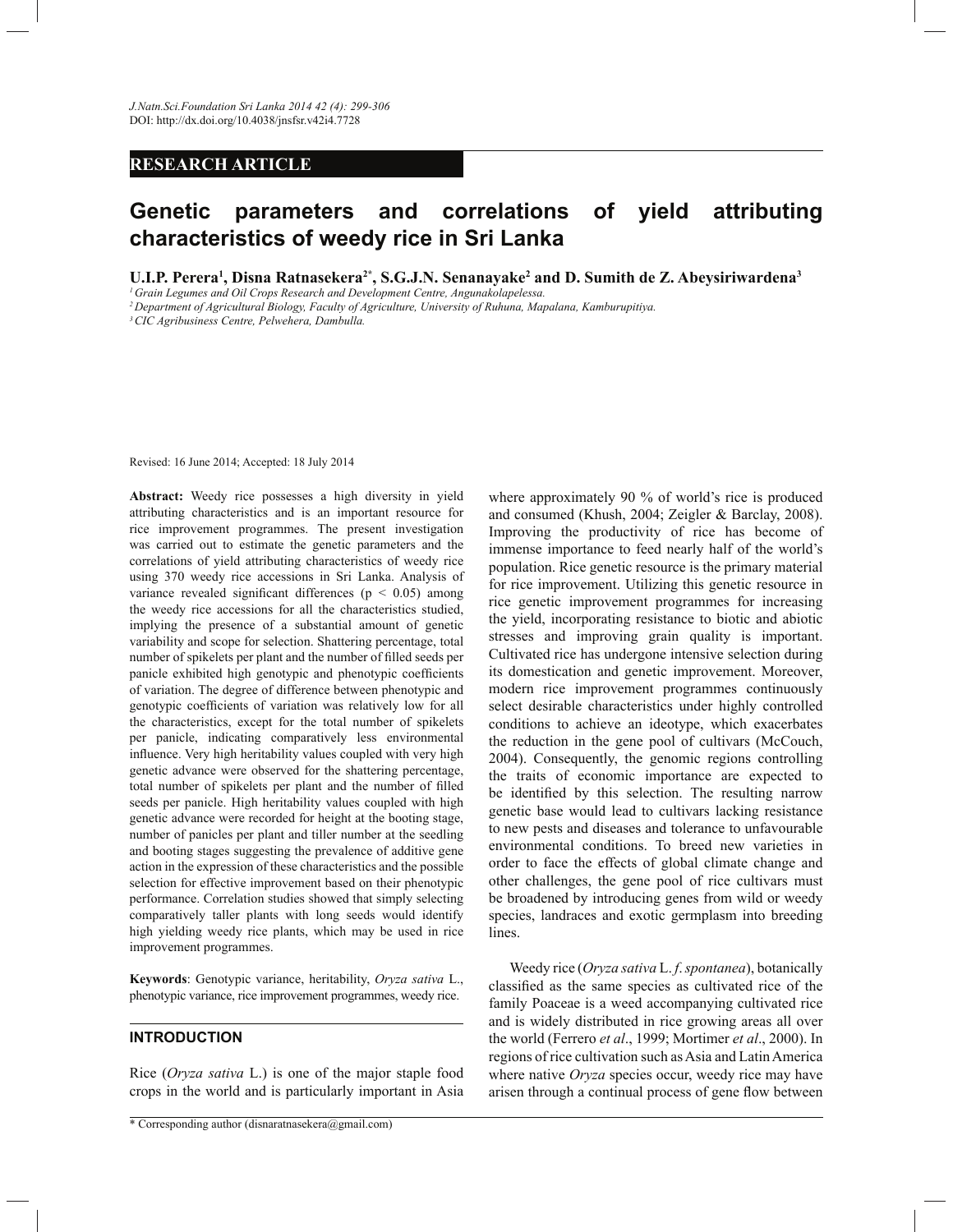the cultivated crop and neighbouring wild populations (Olsen *et al*., 2007). In the past, gene flow has apparently moved predominantly from the in-breeding cultivars to the out-breeding weeds as these weeds are more receptive to pollens from outside. Therefore, weedy rice may be a useful source of genes for improving cultivars in the future (Vaughan & Morishima, 2003).

 Weedy rice appears to possess a wide variation in the characteristics. It generally grows faster with better use of the available N; produces comparatively more tillers, panicles and biomass in general; shatters early; has comparatively better resistance to adverse dry conditions; and possesses long dormancy in soil (Cohn, 2002; Gu *et al*.*,* 2003). As weedy rice is considered a natural hybrid between cultivated rice and wild rice, it may be used as a bridge to transfer genes to cultivated rice from its secondary gene pool. The genetic diversity of weedy rice can be a driving force in domestication and represents a potential source for cultivated rice improvement (Chen *et al*., 2001).

 Development of high yielding varieties through genetic improvement requires knowledge on the nature and the magnitude of genetic variation governing the inheritance of quantitative characteristics, particularly yield and yield attributing characteristics. The understanding of genetic variability present in a given crop species for the traits under improvement is imperative for the success of any plant breeding programme (Sankar *et al*., 2006).The parameters such as genotypic and phenotypic coefficients of variation (GCV and PCV) are useful in detecting the amount of variability present in a given characteristic. Heritability  $(h^2)$  of a characteristic is important in determining its response to selection. Genetic improvement of plants for quantitative traits requires reliable estimates of heritability in order to plan an efficient breeding programme (Akinwale *et al*., 2011). Heritability coupled with high genetic advance (GA) would be more useful in predicting the resultant effect in selection of the best genotypes for yield and its attributing traits (Singh *et al*., 2011). The determination of correlation coefficients between various characteristics helps to obtain the best combinations of attributes in crops for achieving comparatively higher return per unit area. In addition, it is important to know how the improvement or the change of one characteristic causes simultaneous changes in other characteristics. However, literature on these aspects of weedy rice to examine its potential use in rice improvement programmes is lacking. Thus the present investigation was undertaken to study the genetic parameters such as GCV, PCV, *h <sup>2</sup>*and GA with respect to yield attributing characteristics and correlations among them in weedy rice populations of Sri Lanka.

## **METHODS AND MATERIALS**

#### **Plant materials**

The experimental material used in the study consisted of 370 weedy rice accessions collected from 29 locations (Annex 1) with at least 10 different accessions from each location. All the accessions were confirmed to be weedy rice as each of them possessed typical weedy rice characteristics such as early shattering, seeds with long awns, high percentage of empty seeds and relatively faster plant growth with profuse tillering. The natural weedy rice population in Sri Lanka was well represented by these 370 accessions, although this does not mean that there are 370 different weedy rice varieties in the Sri Lankan weedy rice population. The characteristics of the 370 weedy rice accessions are already catalogued and the accessions are preserved at -20 ºC and maintained at the Department of Agricultural Biology, Faculty of Agriculture, University of Ruhuna for future verifications. Also, molecular characterization of the above accessions carried out at Fudan University, Shanghai, China confirmed that the accessions were genetically different (He *et al*., 2014) and thus, a set of seed samples has also been conserved at their germplasm conservation laboratory for future verifications. Although there may be duplications within the 370 accessions, identification of these duplications was not possible at this stage and the existing genetic diversity within the weedy rice population in Sri Lanka was considered to be adequately represented by the sample even with duplications.

#### **Establishment and maintenance of the experiment**

The mature seeds of weedy rice accessions were collected separately and hundred seeds from each accession were germinated in transparent dishes (bottom lined with moist filter papers). Seeds of the weedy rice samples were placed in an oven  $(\sim 55 \text{ °C})$  for 5 - 7 days to break the seed dormancy, and presoaked in tap water for 24 hrs before they were sown in petri dishes. After 14 days, seedlings from each accession (treatment) were transplanted in the research field (longitude  $6^{\circ}$  3' 21.07", latitude  $80^{\circ}$  33' 37.37") at the Faculty of Agriculture, University of Ruhuna, Mapalana, Kamburupitiya in a randomized complete block design (RCBD) with three replications during the 2009/2010 Maha season. In each plot, 25 weedy rice seedlings (14 day old) from the same accession were planted in 5 rows with a spacing of 25 cm between rows and 20 cm within rows. To avoid the border effect, only the nine plants in the middle of the plot were characterized.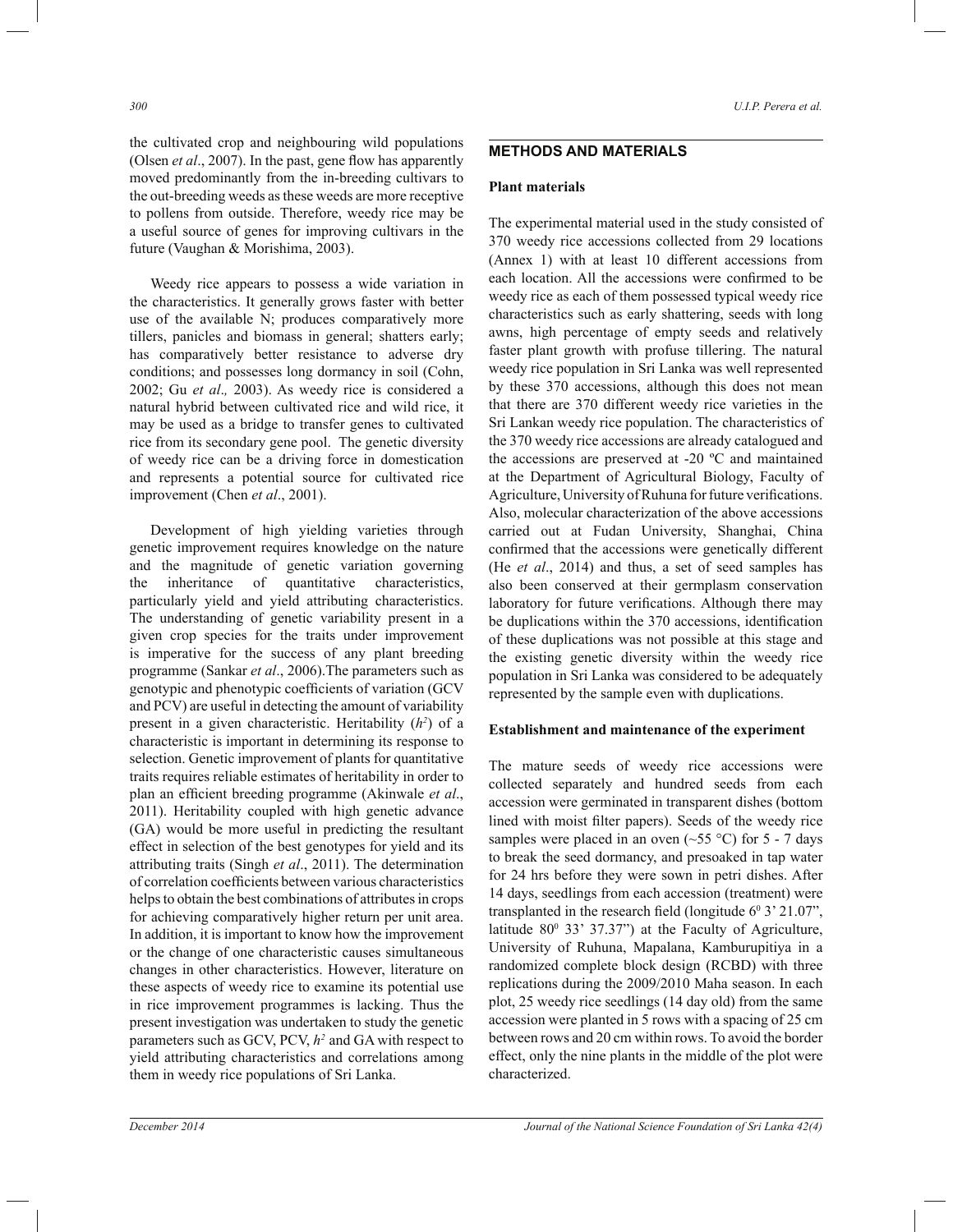#### *Genetic parameters of weedy rice 301*

All the management practices including fertilizer application, pest and disease management etc., were performed according to the recommendations given for cultivated rice by the Department of Agriculture, Sri Lanka. Weeds occurring in the plots were handremoved periodically.

## **Morphological characterization**

The observations were taken on 13 quantitative characteristics *viz*., plant height at seedling and booting stages, number of tillers per plant at seedling and booting stages, number of panicles per plant, panicle length, shattering percentage, filled seeds per panicle, total number of seeds per panicle, total number of seeds per plant, seed length, seed width and 1000-seed weight (Table 1). The plants were chosen randomly from each plot excluding the border plants and the data were recorded on their corresponding growth stages following the guidelines of Descriptors for Rice, *Oryza sativa* L., published by the International Rice Research Institute (IRRI, 1980).

**Table 1:** Yield attributing characteristics studied and the methods of their measurement in weedy rice

| Trait                                         | Method of measurement                                                                                        |
|-----------------------------------------------|--------------------------------------------------------------------------------------------------------------|
| Plant height at seedling stage (cm)           | Height from ground level to the tip of the leaf of the tallest tiller at three<br>weeks after transplanting  |
| Plant height at booting stage (cm)            | Height from ground level to the tip of the leaf of the tallest tiller at twelve<br>weeks after transplanting |
| Number of tillers per plant at seedling stage | Total number of tillers of each plant at three weeks after transplanting                                     |
| Number of tillers per plant at booting stage  | Total number of tillers of each plant at twelve weeks after transplanting                                    |
| Number of panicles per plant                  | Counted the total number of panicles of each plant at maturity                                               |
| Panicle length (cm)                           | Total length from base to the tip of all the panicles per plant/number                                       |
|                                               | of panicles per plant                                                                                        |
| Seed shattering %                             | (Number of seeds shattered by hand press per plant/total number of seeds)<br>per plant) x 100                |
| Total number of spikelets per panicle         | Number of spikelets per all the panicles per plant/number of panicles per plant                              |
| Total number of spikelets per plant           | Number of spikelets per all plants per plot/number of plants per plot                                        |
| Number of filled seeds per panicle            | Number of filled seeds per plant/total number of panicles per plant                                          |
| Seed length (mm)                              | Length of 10 measured filled seeds/10                                                                        |
| Seed width (mm)                               | Width of 10 measured filled seeds/10                                                                         |
| 1000-seed weight $(g)$                        | (Weight of filled seeds from 9 measured plants/                                                              |
|                                               | number of filled seeds of 9 plants) x1000                                                                    |

Weedy rice shows high shattering at the maturity stage. Therefore, to minimize the external effects on shattering by data collectors, the plant height was recorded along with tillering at the seedling and booting stages, which are considered as standard stages for recording tillering and plant height. No ample variation was observed for the days to maturity among accessions at the time they were collected, and all the accessions had matured around 108 days. Thus, in the experimental plots, accessions took only 12 wks (84 days) on average from planting in the nursery to booting.

#### **Data analysis**

Analysis of variance was done for all the traits according to the model proposed by Panse and Sukhatme (1967). This is a fixed effect model and weedy rice accessions (treatments) were considered fixed as they are

genotypic coefficient of variation (GCV) and phenotypic coefficient of variation (PCV) were calculated by the formulae given by Burton (1952), and heritability in broad sense  $[h^2(\text{bs})]$  was calculated by the formula given by Lush (1949) as suggested by Johnson *et al.* (1955) according to the following equations;  $\sqrt{\sigma^2 n}$  $\sim$ 

Phenotypic coefficient of variation (PCV) = 
$$
\frac{\sqrt{3} \times 100}{\frac{1}{\overline{X}}} \times 100
$$
  
Genotypic coefficient of variation (GCV) =  $\frac{\sqrt{\sigma^2 g}}{\overline{X}} \times 100$ 

reproducible. Genotypic and environmental variances were estimated using the formulae for expected variances in the model and the phenotypic variance was estimated as the sum of genotypic and environmental variances. The

**Broad sense heritability** 
$$
[h^2(\text{bs})] = \frac{\sigma^2 g}{\sigma^2 p} \times 100
$$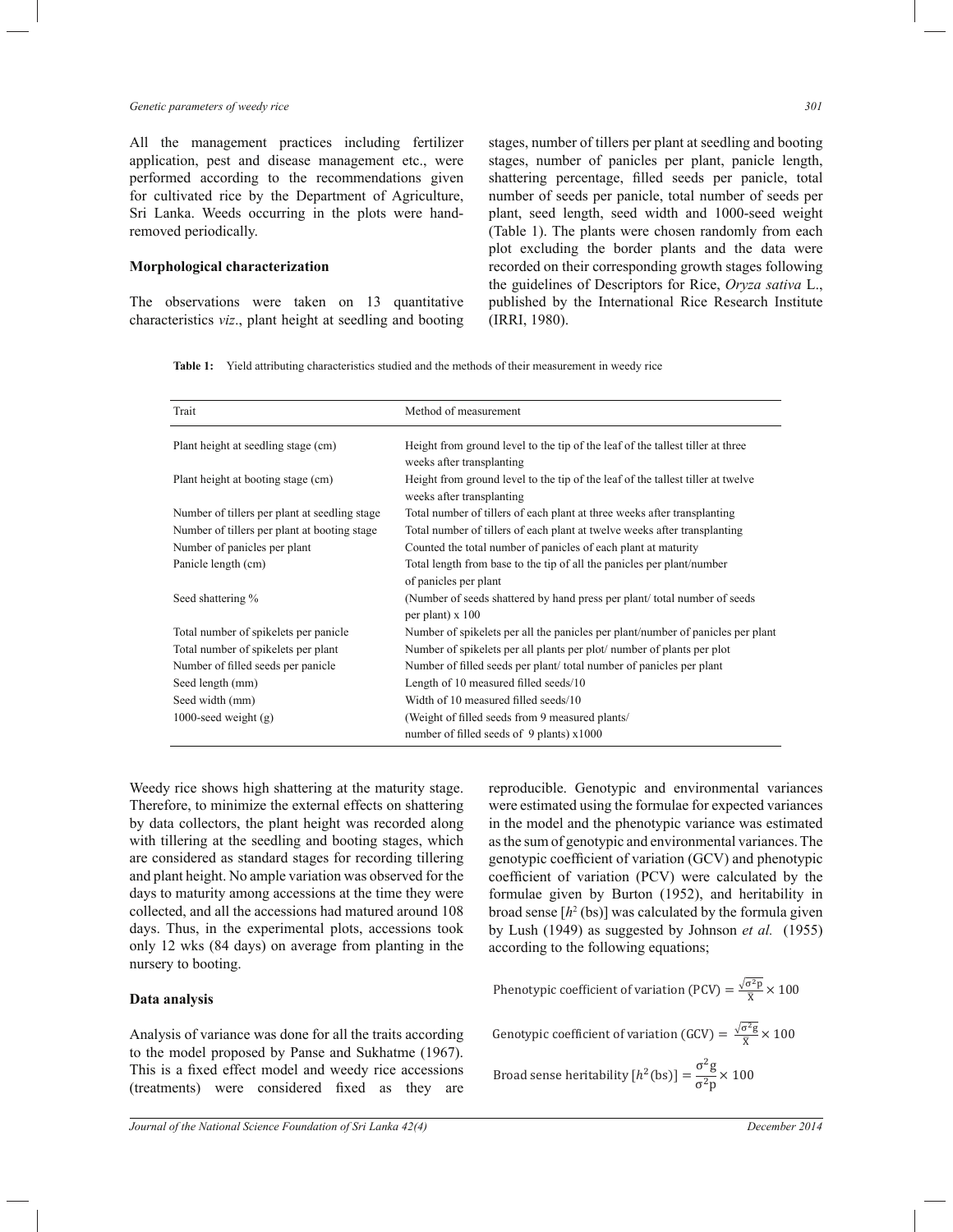*302 U.I.P. Perera et al.*

#### where,

 $\overline{X}$  = Mean of the characteristic  $\sigma^2 g =$ Genotypic variance

 $\sigma^2 p =$ Phenotypic variance

From the heritability estimates, the genetic advance (GA) was estimated by the formula given by Johnson *et al.*  (1955) as follows;

Genetic advance (% of mean) =  $\frac{K\sigma p h^2}{g}$  $\frac{p}{\overline{X}} \times 100$ 

where,

 $^{K\sigma ph^2}$  = Phenotypic standard deviation

 $K =$  Selection differential *i.e.* 2.06 at 5 % selection intensity (Allard, 1960). (Assumed top 5 % selected for all the traits except shattering for which bottom 5 % was selected)

 $\frac{h^2}{\overline{x}}$ = Heritability (broad sense)

= Mean of the characteristic

Estimated heritability (broad sense) was classified as low  $(< 30\%$ ), medium  $(30 - 60\%)$  and high  $(> 60\%)$  and the range of genetic advance as a percentage of mean was classified as low  $(10\frac{9}{9})$ , moderate  $(10 - 20\frac{9}{9})$  and high (> 20 %) as suggested by Johnson *et al*. (1955).

 The phenotypic correlation coefficients were computed among all the measured traits using SPSS for Windows Version 17.

## **RESULTS**

Plants derived from the same accession (accessions bred true to type) were sufficiently uniform and no variations were observed among the plants within the accessions for the observed morphological characteristics. However, a high variability between the accessions (treatments) and a sufficient uniformity within the accessions in all the morphological characteristics studied was observed indicating that the accessions are genetically different.

 The accessions were morphologically different to each other and could be differentiated visually by a number of morphological traits. For example, the plant height at the booting stage ranged from  $54.6 - 127.4$  cm and the number of panicles per plant varied from 5 – 21 showing a clear difference among the accessions. Ratnasekera *et al*. (2014) reported significantly high levels of morphological variations among these accessions.

## **Analysis of variance**

The results of the analysis of variance revealed that the accessions displayed significant differences ( $p <$ 0.05) in their mean performance with respect to all the characteristics studied (Table 2). PCV was higher than GCV for all the characteristics, while the highest PCV and GCV values were recorded for shattering percentage per panicle, and the lowest values were recorded for seed length and seed width, respectively (Table 2).

**Table 2:** Analysis of variance for different yield attributing characteristics of weedy rice

| Characteristic                      | Mean sum of squares | $CV\%$    |        |
|-------------------------------------|---------------------|-----------|--------|
|                                     | Treatment           | Error     |        |
|                                     |                     |           |        |
| Height at the seedling stage (cm)   | 156.647*            | 26.693    | 15.543 |
| Height at the booting stage (cm)    | 599.059*            | 50.960    | 16.933 |
| Tiller number at the seedling stage | $7.164*$            | 1.215     | 35.063 |
| Tiller number at the booting stage  | 28.008*             | 3.710     | 27.835 |
| Number of panicles                  | 12.454*             | 2.245     | 23.337 |
| Panicle length (cm)                 | 8.137*              | 2.729     | 9.761  |
| Shattering percentage per panicle   | 271.420*            | 22.982    | 65.886 |
| Number of filled seeds per panicle  | 2018.860*           | 123.816   | 33.926 |
| Total number of seeds per panicle   | 2953.940*           | 1611.499  | 42.112 |
| Total number of seeds per plant     | 322875.300*         | 10276.200 | 40.095 |
| Seed length (mm)                    | $0.491*$            | 0.119     | 6.093  |
| Seed width (mm)                     | $0.089*$            | 0.073     | 9.717  |
| 1000-seed weight $(g)$              | 17.455*             | 3.303     | 11.063 |

\* Significant at  $p = 0.05$  level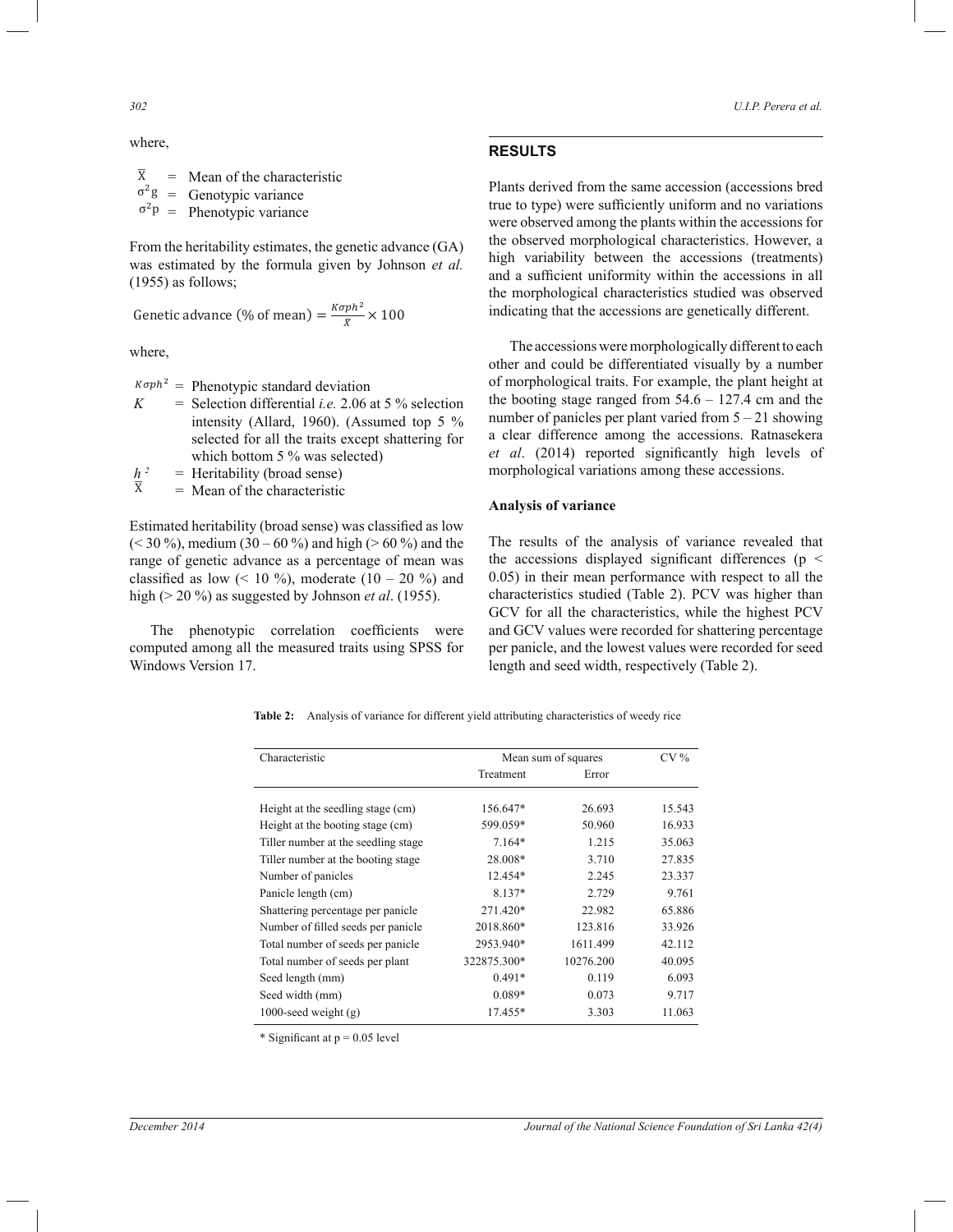#### **Heritability**

The characteristics studied in the present investigation expressed low to high broad sense heritability estimates ranging from 7 – 91 % (Table 3). Among the characteristics, the highest heritability was recorded for the total number of seeds per plant followed by the number of filled seeds per panicle, shattering percentage per panicle and plant height at the booting stage. Moderate heritability values were recorded for the panicle length, seed length and 1000-seed weight, while low heritability values were recorded in the total number of seeds per panicle and seed width.

#### **Genetic advance**

Genetic advance as a percent of mean was the highest for shattering percentage per panicle followed by the total number of seeds per plant and the number of filled seeds per panicle, while the lowest was recorded for seed width (Table 3).

## **Correlations among characteristics**

Correlation coefficients among nine characteristics of the 370 weedy rice accessions are presented in Table 4. The correlation matrix showed that 1000-seed weight was

| <b>Table 3:</b> | Genetic parameters of yield attributing characteristics of weedy rice |  |  |  |  |  |
|-----------------|-----------------------------------------------------------------------|--|--|--|--|--|
|-----------------|-----------------------------------------------------------------------|--|--|--|--|--|

| Characteristic                        | Mean   |           | Coefficient of<br>variation $(\%)$ | Heritability<br>(broad sense) $(\% )$ | $GA\%$         |     |
|---------------------------------------|--------|-----------|------------------------------------|---------------------------------------|----------------|-----|
|                                       |        | Genotypic | Phenotypic                         | D <sup>1</sup>                        |                |     |
| Height at the seedling stage (cm)     | 33.24  | 11.617    | 14.768                             | 3.151                                 | 62             | 19  |
| Height at the booting stage (cm)      | 42.16  | 14.800    | 16.737                             | 1.937                                 | 78             | 27  |
| Tiller number at seedling stage       | 3.14   | 26.969    | 34.247                             | 7.278                                 | 62             | 44  |
| Tiller number at booting stage        | 6.92   | 22.805    | 27.537                             | 4.732                                 | 69             | 39  |
| Number of panicles per plant          | 6.42   | 18.001    | 23.191                             | 5.190                                 | 60             | 29  |
| Panicle length (cm)                   | 16.92  | 6.084     | 9.647                              | 3.563                                 | 40             | 8   |
| Shattering percentage per panicle     | 7.28   | 58.340    | 65.941                             | 7.601                                 | 78             | 106 |
| Total number of spikelets per plant   | 252.83 | 38.257    | 40.099                             | 1.824                                 | 91             | 75  |
| Total number of spikelets per panicle | 95.32  | 19.604    | 42.052                             | 22.448                                | 22             | 19  |
| Number of filled seeds per panicle    | 32.79  | 30.982    | 33.882                             | 2.900                                 | 84             | 58  |
| Seed length (mm)                      | 5.66   | 4.357     | 6.095                              | 1.743                                 | 51             | 6   |
| Seed width (mm)                       | 2.79   | 2.521     | 9.600                              | 7.079                                 | $\overline{7}$ | 1   |
| 1000-seed weight $(g)$                | 16.42  | 8.410     | 10.966                             | 2.556                                 | 59             | 13  |

<sup>1</sup> Difference between phenotypic and genotypic coefficients of variation

| Characteristic <sup>1</sup> | HT-S     | $HT-B$   | TIL-S    | TIL-B    | <b>PNNO</b> | <b>FSD/PN</b> | TSD/PL | <b>SDL</b> | <b>SDWT</b> |
|-----------------------------|----------|----------|----------|----------|-------------|---------------|--------|------------|-------------|
| HT-S                        |          |          |          |          |             |               |        |            |             |
| $HT-B$                      | $0.767*$ |          |          |          |             |               |        |            |             |
| TIL-S                       | $-0.144$ | $-0.169$ |          |          |             |               |        |            |             |
| TIL-B                       | $-0.256$ | $-0.265$ | $0.652*$ |          |             |               |        |            |             |
| <b>PNNO</b>                 | $-0.143$ | $-0.134$ | $0.366*$ | $0.615*$ | 1           |               |        |            |             |
| FSD/PN                      | $0.462*$ | $0.516*$ | $-0.098$ | $-0.183$ | $-0.014$    |               |        |            |             |
| TSD/PL                      | 0.292    | $0.361*$ | 0.037    | 0.116    | $0.438*$    | $0.69*$       |        |            |             |
| <b>SDL</b>                  | 0.208    | 0.248    | 0.155    | 0.007    | $-0.004$    | 0.115         | 0.01   |            |             |
| <b>SDWT</b>                 | $0.547*$ | $0.583*$ | 0.007    | $-0.174$ | $-0.062$    | $0.338*$      | 0.202  | $0.647*$   |             |

**Table 4:** Correlation coefficients among yield attributing characteristics of weedy rice

\* Significant at  $p = 0.05$  level

1 HT-S: Height at the seedling stage; HT-B: Height at the booting stage; TIL-S: Number of tillers at the seedling stage; TIL-B: Number of tillers at the booting stage; PNNO: Number of panicles/plant; FSD/PN: Number of filled seeds per panicle; TSD/PL: Total number of seeds per plant; SDL: Seed Length; SDWT: 1000-Seed weight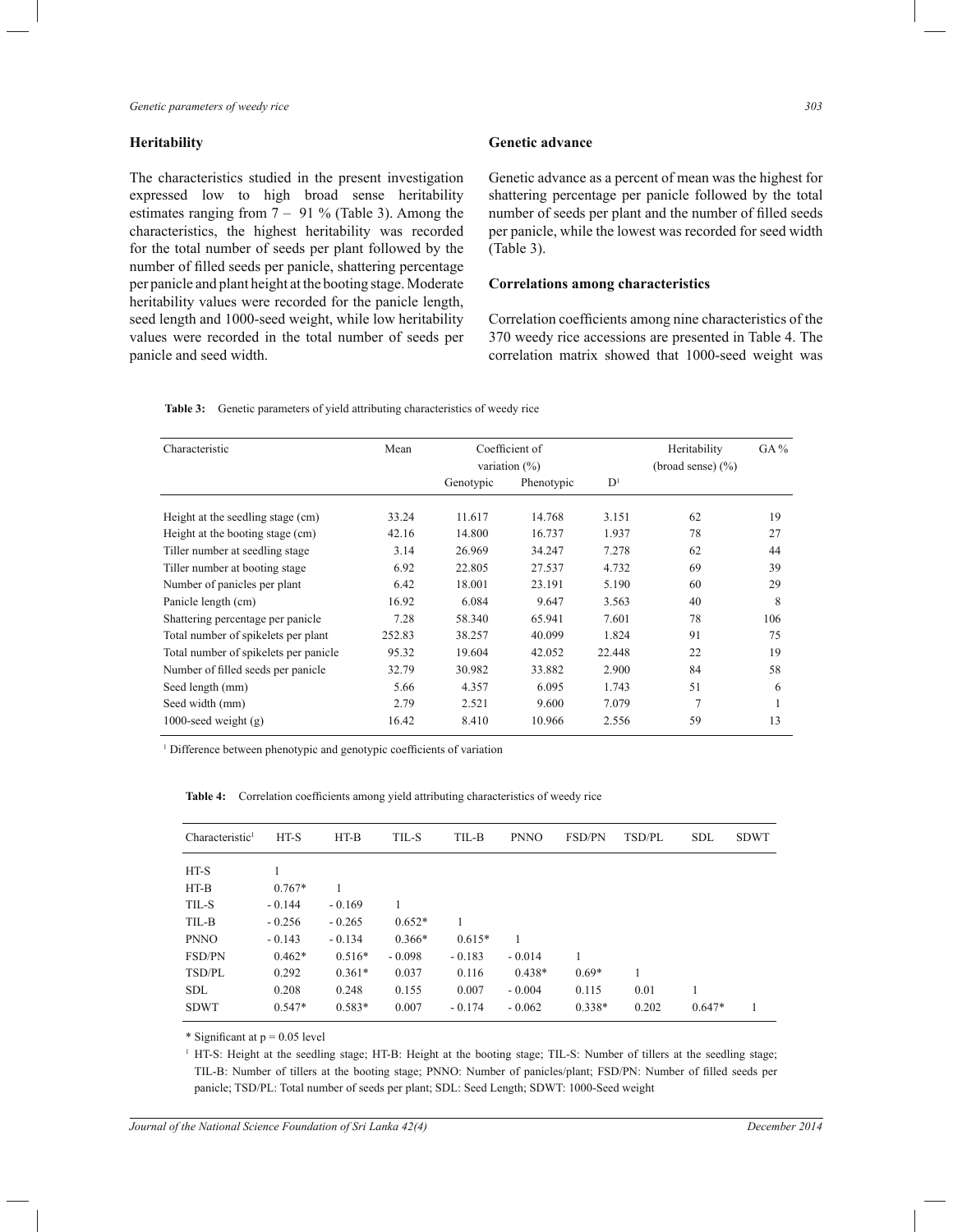positively and significantly ( $p < 0.005$ ) associated with the seed length, height at the seedling and booting stages and the number of filled seeds per panicle. The number of panicles was positively and significantly associated with the number of tillers at the seedling and booting stages. The total number of seeds per plant showed a positive and significant correlation with the height at the booting stage, number of panicles and the number of filled seeds per panicle.

#### **DISCUSSION AND CONCLUSION**

Highly significant ( $p < 0.05$ ) mean sums of squares of accessions for all the characteristics indicated that a sufficient amount of variability exists among the accessions for all the traits studied. This allowed the estimation of necessary genetic parameters.

 PCV and GCV for all the studied characteristics revealed that there is ample scope for the selection of desirable characteristics from the weedy rice for rice improvement. Selection within the characteristics with high PCV and GCV will be more effective than within those with low PCV and GCV. The shattering percentage gave extremely high PCV and GCV values showing ample scope to select low shattering lines, while the number of spikelets/plant, number of filled grains/panicle and the tiller number at seedling and booting stages had fairly high PCV and GCV values showing promise for selection within these characteristics. However, selection within the rest of the characteristics, particularly within seed characteristics may not be effective as they recorded low PCV and GCV values.

 The extent of the environmental influence on any characteristic is indicated by the magnitude of the difference between the PCV and GCV, and hence a small difference between the PCV and GCV indicated the presence of high genetic variability among the accessions and the less influence of environment for the characteristics studied. Under such situations, selection on the basis of phenotype alone can be effective for these traits. The total number of spikelets should never be selected on the basis of phenotype alone as it recorded the highest difference of 22 % between the PCV and GCV. However, the total number of spikelets/plant, seed length and height at booting stage recorded the lowest difference between PCV and GCV  $(1\%)$  so that the selection for those characteristics may be performed on the basis of phenotype alone. Similar results were observed by Shivani and Reddy (2000) for a number of filled seeds per panicle in rice.

 Heritability estimates give an idea of the total variation ascribable to genotypic effects, which is the exploitable portion of variation. All the characteristics except the total number of spikelets/panicle, panicle length and seed characteristics recorded high heritability values showing that those characteristics are less influenced by the environment in their expression and therefore, effective selection within them is desirable. Thus the selection can safely be performed on the basis of phenotypic expression of those characteristics in the individual plant by adopting simple selection methods. High heritability values were reported by Bhatti *et al.*  (1998) for the number of spikelets/panicle in rice, in contrary to the present study. Sarawgi *et al.* (2000) has reported high heritability estimates for grain weight in rice. The low broad sense heritability observed for the total number of seeds per panicle and the seed width indicated a high influence of the environment on these traits so that direct selection within these traits will be ineffective.

 Heritability value itself does not provide any indication of the degree of genetic progress that would result from selecting the best individuals. Ramanujam and Tirumalachar (1967) discussed the limitations of estimating heritability in broad sense as it includes both additive and non-additive gene effects, and concluded that particularly the heritability estimates in broad sense accompanied with genetic advance would be more reliable. As the weedy rice accessions used to estimate the genotypic variance was fixed and reproducible and the estimation of genotypic variance was not based on parent progeny relationships but based on the variance among accessions, the genetic effects expected in the present study would be a combination of both additive and non-additive.

 Very high heritability values coupled with very high genetic advance as a percent of mean were observed for the shattering percentage, total number of spikelets per plant and the number of filled seeds per panicle. In addition, high heritability values along with high genetic advance were recorded for the height at the booting stage, number of panicles per plant and tiller number at seedling and booting stages, suggesting preponderance of additive gene action in the expression of these characteristics. Similar observations have been made by Kundu *et al*. (2008) for the number of grains per panicle and Sankar *et al*. (2006) for plant height, total number of productive tillers per plant, number of grains per panicle and grain yield per plant in rice. However, low genetic advance values were reported for the same characteristics by Babu *et al*. (2011) and Prajapati *et al*. (2011) in rice. In general, the characteristics that show high heritability with high genetic advance are controlled by additive gene action (Panse & Sukhatme, 1967) and such characteristics can be improved through simple or progeny selection methods (Babu *et al*., 2011). The selection for characteristics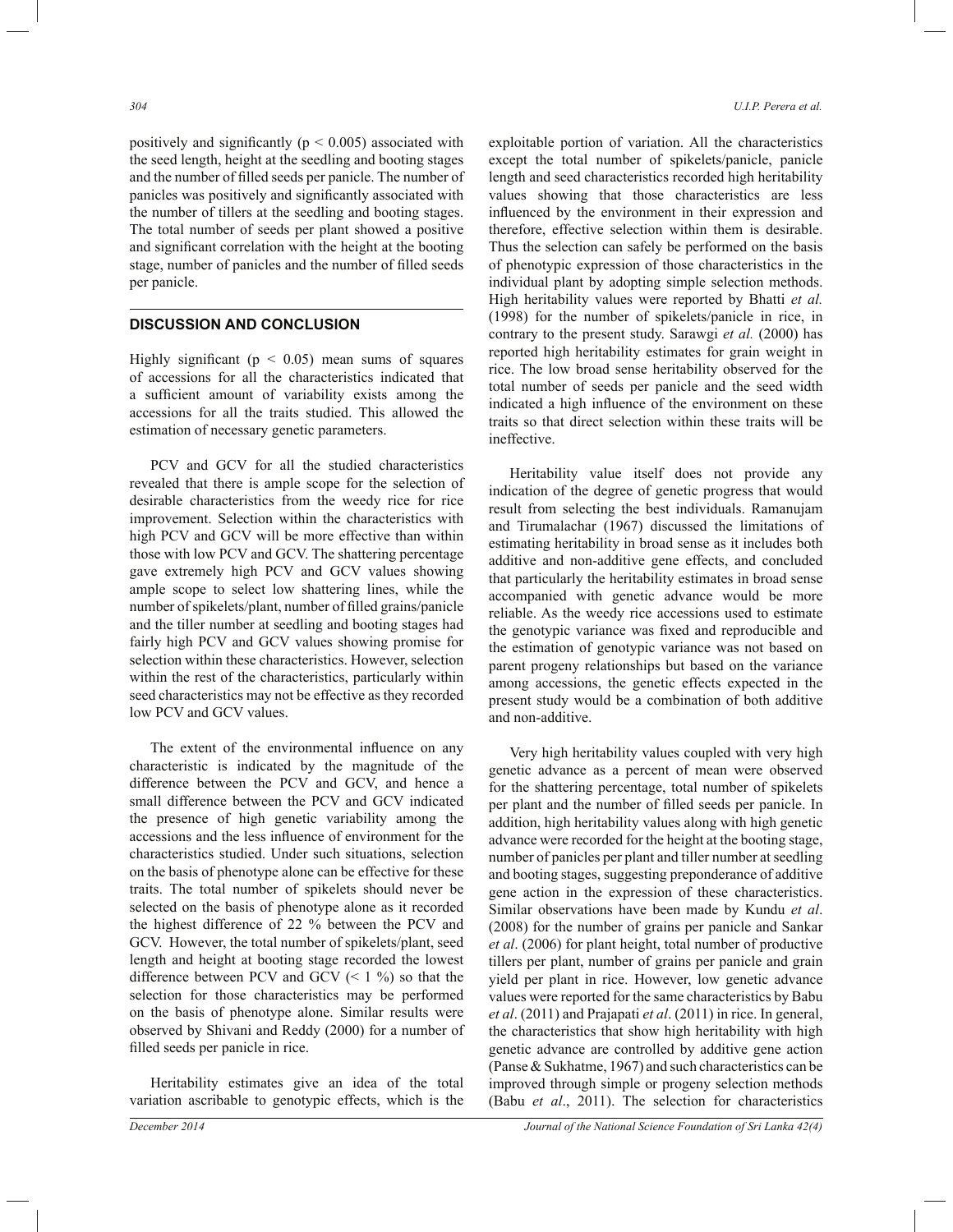#### *Genetic parameters of weedy rice 305*

having high heritability coupled with high genetic advance is expected to accumulate more additive genes leading to further improvement. High heritability coupled with genetic advance was reported by Sarawgi *et al*. (2000) for normalized grain weight and for 100-milled grain weight by Vange (2009) for the days to 50 % flowering and seed yield and by Praveen and Anurag (2010) for the number of spikelets per panicle in rice. Height at the seedling stage exhibited high heritability coupled with moderate genetic advance, suggesting predominance of non-additive gene action in the inheritance of these characteristics showing some promise for improvement through selection.

 The degree of association as measured by correlation coefficients among the traits is an important factor, particularly for economic and complex characteristics such as yield and yield attributing characteristics. Steel and Torrie (1984) have stated that correlations are measures of the intensity of association between the characteristics so that the correlation shows how the improvement in one characteristic will cause simultaneous changes in other characteristics. In the present study, it was found that selection for taller plants at booting stage would also increase the number of filled seeds/panicle, total number of seeds/plant and 1000-seed weight in weedy rice. Such correlations are very useful for yield improvement simply by selecting taller plants at booting stage. In addition, filled seeds/panicle is positively correlated with the total number of seeds/plant and 1000 seed weight, which is positively correlated with seed length. Akinwale *et al*. (2011) reported that the number of grains per panicle had a significant positive correlation with grain yield in rice. Thus, simply selecting taller plants at booting stage with long seeds would identify high yielding weedy rice plants that can be utilized in rice improvement programmes.

 Results of the present study highlighted that adequate genetic variability exists in the weedy rice population studied as revealed by the significant substantial variations observed among the accessions for all the characteristics. In general, shattering is considered as an unfavourable trait of weedy rice, which plant breeders wish to eliminate in crop improvement. Hence, selection focused mainly on the total number of seeds per plant and the number of filled seeds per panicle with no shattering would be important as such selected weedy rice plants have a potential use in rice breeding programmes.

#### **Acknowledgement**

Financial support provided by Biodiversity International UNEP/GEF project on "*In-situ* Conservation of Crop Wild Relatives through Information Management and Field Application" is greatly acknowledged.

## **REFERENCES**

- 1. Allard R.W. (1960). *Principles of Plant Breeding,* pp. 236. John Wiley and Sons Inc., New York, USA.
- 2. Akinwale M.G., Gregorio G., Nwilene F., Akinyele B.O., Ogunbayo S.A. & Odiyi A.C. (2011). Heritability and correlation coefficient analysis for yield and its components in rice (*Oryza sativa* L.). *African Journal of Plant Science* **5**(3): 207 − 212.
- 3. Babu S., Lavanya G.R. & Singh A.P. (2011). Genetic variability for grain yield and character association studies in upland rice (*Oryza sativa* L.). *Environment and Ecology*  **29**(1): 164 − 168.
- 4. Bhatti M.A., Khan A.M., Sadagat H.A. & Khan A.A. (1998). Path coefficient analysis in coarse rice. *Journal of Animal and Plant Sciences* **8**: 111 − 113.
- 5. Burton G.M. (1952). Quantitative inheritance in grasses. *Proceedings of the 6th International Grassland Congress*, Pennsylvania State College, Pennsylvania, USA, 17-23 August, pp. 277 − 283.
- 6. Chen L.J., Suh H.S. & Lee D.S. (2001). Evolutionary significance of Chinese weedy rice "Lu Tao". *SABRAO Journal of Breeding and Genetics* **33**(2): 99 − 109.
- 7. Cohn M.A. (2002). Seed dormancy in red rice. *Weed Science* **50**: 261 − 266.
- 8. Ferrero A., Vidotto F., Balsari P. & Airoldi G. (1999). Mechanical and chemical methods for control of red rice (*Oryza sativa* var. *sylvatica*) in rice (*Oryza sativa*) preplanting. *Crop Protection* **18**: 245 − 251.
- 9. Gu X.Y., Chen Z.X. & Foley M.E. (2003). Inheritance of seed dormancy in weedy rice. *Crop Science* **43**: 835 − 843. DOI: http://dx.doi.org/10.2135/cropsci2003.8350
- 10. He Z., Jiang X., Ratnasekera D., Grassi F., Perera U. & Lu B.R. (2014). Seed mediated gene flow promotes withinpopulation genetic variation of weedy rice: implication for weed management. *PLOS One* **9**(12): e112778. DOI: http://dx.doi.org/10.1371/journal.pone.0112778
- 11. International Rice Research Institute (IRRI) (1980). *Descriptors for Rice*, *Oryza sativa* L. International Rice Research Institute, Los Banos, The Philippines.
- 12. Johnson H.W., Robinson H.F. & Comstock R.E. (1955). Estimates of genetic and environmental variability in soybeans. *Agronomy Journal* **47**: 311 − 318.
- 13. Khush G.S. (2004). Harnessing science and technology for sustainable rice based production system, *FAO Rice Conference*, 12 − 13 February, pp.14.
- 14. Kundu A., Senapati B.K., Bakshi A. & Mandal G.S. (2008). Genetic variability of panicle characters in tall indicaaman rice. *Oryza* **45**(4): 320 − 323.
- 15. Lush J.L. (1949). Heritability of quantitative characters in farm animals. *Proceedings of the 8th International Genetic Congress*, Stockholm, Sweden, pp. 356 − 357.
- 16. McCouch S.R. (2004). Diversifying selection in plant breeding. *PLOS Biology* **2**: 347. DOI: http://dx.doi.org/10.1371/journal.pbio.0020347
- 17. Mortimer M., Pandey S. & Piggin C. (2000). Weedy rice: approaches to ecological appraisal and implications for research priorities, *Wild and Weedy Rice in Rice Ecosystems in Asia*, Ho Chi Minh City, Vietnam, 10 –11 August, pp. 97-105.